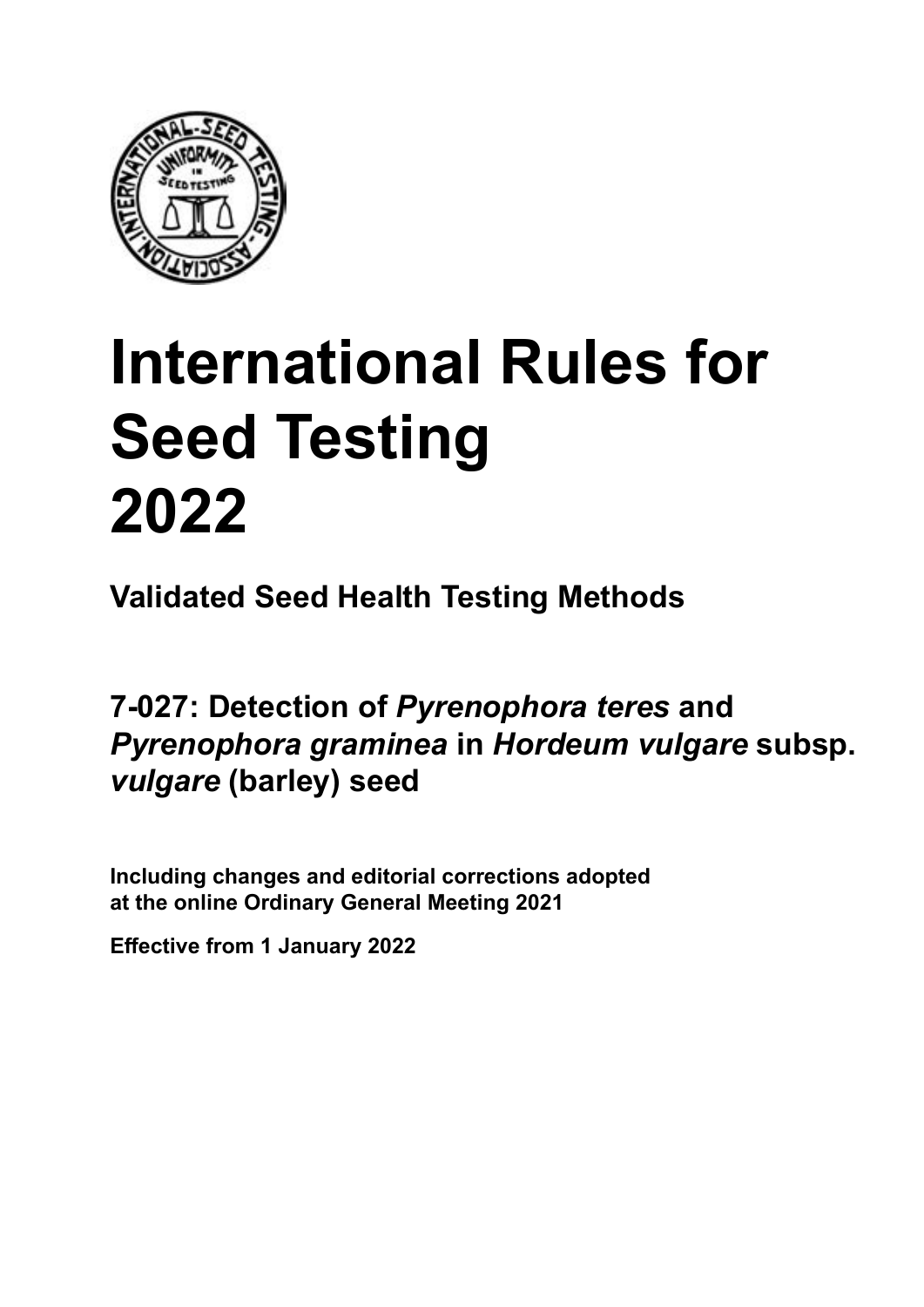### **Validation reports**

See References. Copies are available by e-mail from the<br>ISTA Secretariat at ista.office@ista.ch. ISTA Secretariat at ista.office@ista.ch.

lems relating to this method to the ISTA Seed Health Com-<br>mittee, c/o ISTA Secretariat. mittee, c/o ISTA Secretariat.<br>i Please send comments, suggestions or reports of prob-

### **Limitation de responsabilité Disclaimer**

Whilst ISTA has taken care to ensure the accuracy of the<br>methods and information described in this method description, ISTA shall not be liable for any loss or damage, etc.<br>resulting from the use of this method.<br>. resulting from the use of this method. Whilst ISTA has taken care to ensure the accuracy of the methods and information described in this method descrip-<br>tion, ISTA shall not be liable for any loss or damage, etc. tion, ISTA shall not be liable for any loss or damage, etc.<br>resulting from the use of this method.

### **Medidas de seguridad Sicherheitsmaßnahmen Sécurité Safety precautions**

Ensure you are familiar with hazard data and take Ensure you are familiar with hazard data and take<br>appropriate safety precautions, especially during weighing out of ingredients. It is assumed that persons carrying out this test are in a laboratory suitable for carrying out microbiological procedures and familiar with the principles of Good Laboratory Practice, Good Microbiological Practice, and aseptic techniques. Dispose of all waste materials in an appropriate way (e.g. autoclaving, disinfection) and in accordance with local health, environmental and safety regulations. Glade 7: Validated Deed Health Testing holesdos<br>
Validation reports<br>
Safety precedure and also recedure to the Same Safety precedure and<br>
Same Consensus all the method of the Same Safety precedure and<br>
Same Consensus and t microbiological procedures and familiar with the principles<br>of Good Laboratory Practice, Good Microbiological Practice,<br>and aseptic techniques. Dispose of all waste materials in<br>an appropriate way (e.g. autoclaving, disinf fallstoffe sind auf geeignete Weise und entsprechend der vor Ort über der vor Ort über und Umwelt- und Umwelt-<br>Eine und Umwelt-Effective Counter of Nicholas Devel Teach Teach Teach Devel Safety precedutions<br>
Validation reports<br>
Safety precedution reports and the symbol state of the sementic of the symbol state of the based delay and share<br>
Propose of Good Laboratory Practice, Good Microbiological Practice,<br>and aseptic techniques. Dispose of all waste materials in<br>an appropriate way (e.g. autoclaving, disinfection) and in Validation reports<br>
Since The Texture 1988 and the mediator of the Since Theorem and Texture 1990 and the mediator of the mediator<br>
Since and out the properties and the mediator of the mediator of the mediator of the media Ensure you are familiar with hazard data and take<br>appropriate safety precautions, especially during weighing<br>out of ingredients. It is assumed that persons carrying<br>out this test are in a laboratory suitable for carrying o

### **Nota sobre el uso de traducciones Anmerkung zur Benutzung der Übersetzungen Note on the use of the translations**

The electronic version of the International Rules for Seed Testing includes the English, French, German and Spanish versions. If there are any questions on interpretation of the ISTA Rules, the English version is the definitive version. The electronic version of the International Rules for Seed Testing includes the English,<br>French, German and Spanish versions. If there are any questions on interpretation of the<br>ISTA Rules, the English version is the defin The electronic version of the International Rules for Seed Testing includes the English,<br>French, German and Spanish versions. If there are any questions on interpretation of the

Published by **Extending Association (ISTA)** The International Seed Testing Association (ISTA) Zürichstr. 50, CH-8303 Bassersdorf, Switzerland

© 2022 International Seed Testing Association (ISTA)

Alle Rechte vorbehalten. Kein Teil dieses Werkes darf in irgendwelcher Form oder durch Online ISSN 2310-3655

All rights reserved. No part of this publication may be reproduced, stored in any retrieval All rights reserved. No part of this publication may be reproduced, stored in any retrieval<br>system or transmitted in any form or by any means, electronic, mechanical, photocopying,<br>recording or otherwise, without prior per recording or otherwise, without prior permis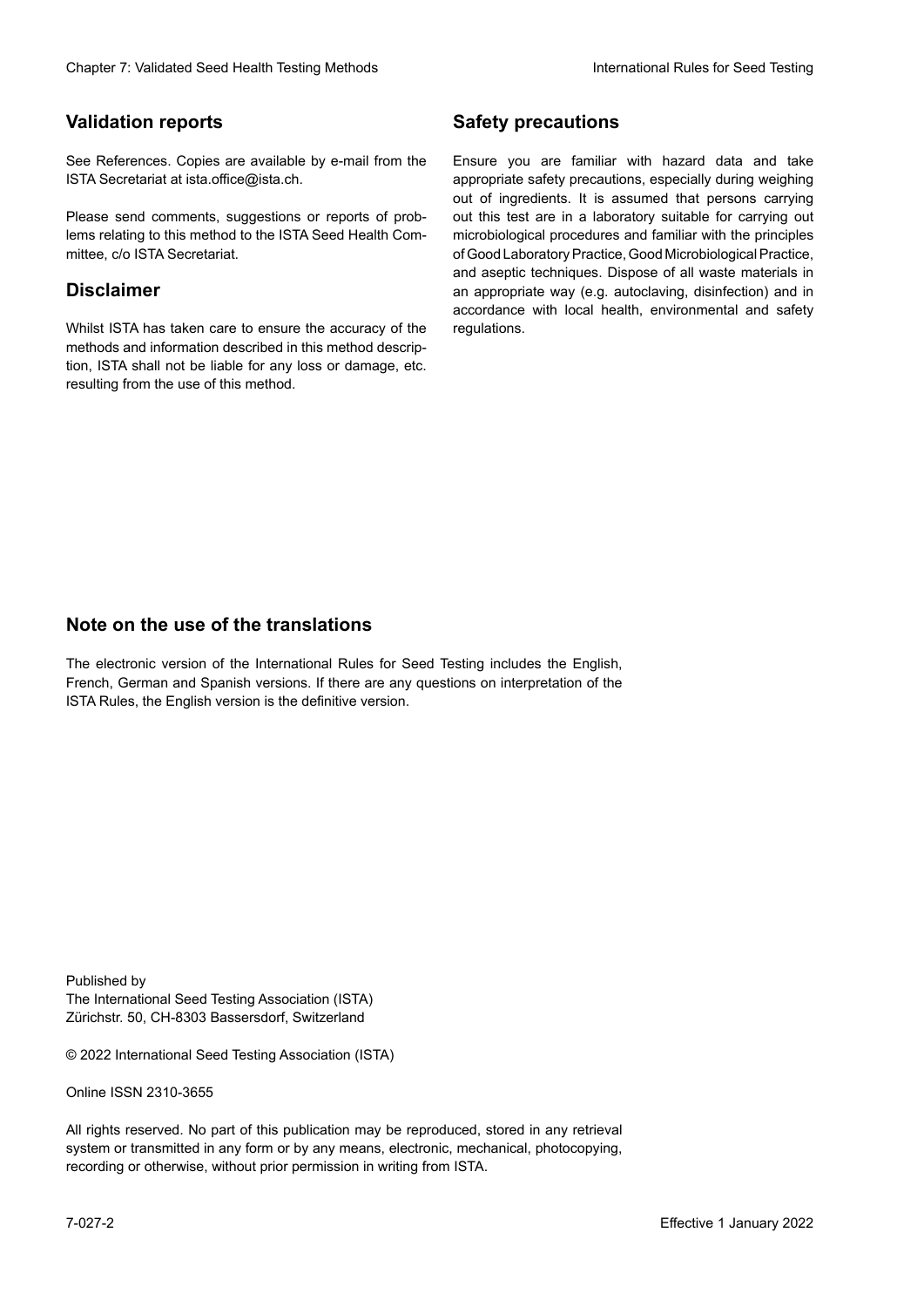# 7-027: Detection of *Pyrenophora teres* and *Pyrenophora graminea* in *Hordeum vulgare* subsp. *vulgare* (barley) *vulgare* **(cebada) subsp.** *vulgare* **(Gerste) seed**

### **Host:** *Hordeum vulgare* L. subsp. *vulgare*

- Pathogen(s): Pyrenophora teres Drechsler (Imperfect state Drechslera teres (Sacc.) Shoem.); Pyrenophora. graminea Ito & Kurib. (Imperfect state D. graminea *grammea* Ito Bramine (Estado Imperfecto America *Braminea*<br>(Rabenh Ex Schlecht) Shoem) (Rabenh. Ex Schlecht.) Shoem.) *Pyrenophora*. *graminea* Ito & Kurib. (Nebenfrucht-(Rabenh. Ex Schlecht.) Shoem.) form *D*. *graminea* (Rabenh. Ex Schlecht.) Shoem.)
- **Preparado por:** Nordic Seed Pathology Working Group and ISTA Seed Health Committee **Expansive dy.** Torum Seed Pathology Working Group und ISTA Seed Health Committee **Préparée by:** Proteit Bood Fainology Working Groupe and ISTA Seed Health Committee **Prepared by:** Nordic Seed Pathology Working Group
- **Authors:** Karin Sperlingsson<sup>1</sup> & Guro Brodal<sup>2</sup> <sup>1</sup>Swedish Board of Agriculture, Seed Division, Box 83,  $\overline{SO}$  83,  $\overline{SO}$  83,  $\overline{SO}$ 83, SE 268 22 Svalöv, Sweden E-mail: karin.sperlingsson@jordbruksverket.se 2 Bioforsk – Norwegian Institute for Agricultural and 2 Bioforsk – Norwegian Institute for Agricultural and Environmental Research, Plant Health and Plant Protection Division, Høgskoleveien 7, N-1432 Ås, Norway E-mail: guro.brodal@bioforsk.no E-Mail: guro.brodal@bioforsk.no E-mail: guro.brodal@bioforsk.no

**Historial de revisiones Revisionsstand Revision history Historique de la révision**

Version 1.0, 2011-01-01

Version 1.1, 2014-01-01: Addition of positive control; common name of host added; addition of minimum sample size

Version 1.2, 2017-01-01: Reporting results revised Version 1.3, 2021-01-01: Sample size revised

#### **Background Hintergrund Historique Background**

*Pyrenophora teres* and *P. graminea* are seed-transmitted fungi in barley. Plants infected with  $P$ , graminea will not give any yield. Infection with seed-borne *P. teres* contrib-*P.*  $\cdot$  *temp y term* and the *n* temperature contribution contribution associally if plants are infected de la coste reduction, especially if plants are infected den keinen Ertrag anten keinen Ertragen mit dem sammen. *P. teres* versus reduction, besonders in praise are inverted the state of the state of the state of the state of the state of the state of the state of the state of the state of the state of the state of the state of the state of the state of the state of the state of the state of t early.

early.<br>Previous methods published by ISTA for the detec-Los métodos publicados publicados por ISTA para la concelho detección de estos patógenos fueron, el método de papel  $\frac{1}{2}$  den  $\frac{1}{2}$  m s. 3. No. 6 (esterior de super Krankheitserreger waren die Ge- $\frac{1}{2}$ Working Sheet No. 6 (2. ed) in 1984 (Rennie & Tomlin, 1984), and Working Sheet S. 3. No. 7 (barley net blotch)<br>(ISTA, 1964b).  $(151A, 19040).$ erfolgte.<br>Erfolgte. tion of these pathogens were the freezing blotter methoden  $\frac{1}{100}$  $(151A, 19040).$ non or these pathogèns were the neezing officient-<br>od (1964a) in S. 3. No. 6 (barley leaf stripe), revised as<br>Working Sheet No. 6 (2. ed) in 1984 (Rennie & Tomlin, (ISTA, 1964b).

The osmotic method was invented by Joelson in the 1980s (Joelson, 1983). He found that by using a method The osmotic method was invented by Joelson in the

were lowered as staff input was reduced and throughput increased. With this method, seeds are incubated on filter<br>naner moistened by a sugar solution. The osmotic prespaper moistened by a sugar solution. The osmotic pressure from the sugar inhibits the germination of the seeds das filter from the sugar infinents are germination of the social<br>(giving the method its name). The method is based on car. La presión osmótica del azúcar inhibe la germinación Zuckers hemmt die Keimung der Samen (Namensgebung the ability of *Pyrenophora* spp. to produce brick-red pigde dollar semiligation der Methodole sur nombre al métodole sur métodole basiert auf der metodole basiert auf<br>Die Metodole sur la métodole sur la métodole basiert auf der métodole sur la métodole sur la métodole sur la m ments (antinaquinones) on the mer paper by measuredn<br>of seeds under certain conditions (correct temperature, productiv and color romantos (correct temperature)  $\frac{1}{2}$ en el papel filtro mediante incubación de la semilla bajo de la semilla bajo de la papel de la papel de la papel de la papel de la papel de la papel de la papel de la papel de la papel de la papel de la papel de od cannot distinguish between *P. teres* and *P. graminea* because they produce the same pigment – catenarin (Engstrom *et al.*, 1995). The pigments turn from orick-red to strom *et al.*, 1995). The pigments turn from orick-red to<br>violet when a weak solution of NaOH is added. of secas ander cenam conditions (correct temperature,  $m_{\text{H}}$  men unter succession and  $m_{\text{H}}$  mental  $m_{\text{H}}$ **Photoson de Des States (Propiedies 2000)** and the second oscillated a state of the states and the states are the states and the states of the states of the states of the states of the states of the states of the states o the ability of *Pyrenophora* spp. to produce brick-red pig-<br>ments (anthraquinones) on the filter paper by incubation or secus under certain conditions (correct temperature, bright light and adequate moisture). However, the methbecause they produce the same pigment – catenarm (Eng-<br>ström *et al.*, 1993). The pigments turn from brick-red to<br>violet when a weak solution of NaOH is added.<br>During the 1990s, a Nordic working group on seed<br>pathology org blanchon Rale In Section of *Pyrenophora* dense twisted sell their being the control of **Cyrenophora** dense in the **Cyrenophora** dense in the **Cyrenophora Gravitation** of **Cyrenophora Gravitation Cyrenophora Gravi** that is not based on morphological characteristics, costs

During the 1990s, a Nordic working group on seed pathology organised meetings and comparative tests to harmonise procedures and performance of the osmotic method for detection of P. graminea/P. teres in barley seed (Brodal *et al.,* 1994; Brodal, 1995). In 1994–1995, a comparative test with the osmotic method was organised by a sub-working group of the ISTA Plant Disease Com-<br>mittee (Brodal, 1997). mittee (Brodal, 1997). harmonise procedures and performance of the osmotic<br>method for detection of *P. graminea/P. teres* in barley<br>seed (Brodal *et al.*, 1994; Brodal, 1995). In 1994–1995, a method for detection of *P. graminea/P. teres* in barley

# 1997). suchung für die osmotische Methode organisiert (Brodal, **Treated seed**

tion of *Pyrenophora teres* or *P. graminea* on treated method. (Definition of treatment: any process, physical, biological or chemical, to which a seed lot is subjected,<br>including seed coatings. See  $723$ ) including seed coatings. See 7.2.3.) método. (Definición de tratamiento: cualquier proceso físeed. Seed treatments may affect the performance of the (gebeiztem) Saatgut. Saatgutbehandlungen können die This method has not been validated for the determinasique, biologique ou chimique, auxquels sont soumises les semences. Voir 7.2.3.)

### semillas incluyendo las semillas recubiertas. Ver 7.2.3.) Behandlung: Jegliches Verfahren, physikalischer, biologi-**Sample size** scher oder chemischer Natur, dem eine Saatgutpartie und Saatgutpartie und Saatgutpartie und Saatgutpartie und

I he sample (total number of seeds tested) size to be tested<br>depends on the desired tolerance standard (maximum ac- $\epsilon$  tamaño de la muestra a ser analizada (número total de la muestra de la muestra de la muestra de la muestra de la muestra de la muestra de la muestra de la muestra de la muestra de la muestra de la muestra de la muest  $\frac{1}{1}$  and  $\frac{1}{1}$  and  $\frac{1}{1}$  and  $\frac{1}{1}$  and  $\frac{1}{1}$  and  $\frac{1}{1}$  and  $\frac{1}{1}$  and  $\frac{1}{1}$  and  $\frac{1}{1}$  and  $\frac{1}{1}$  and  $\frac{1}{1}$  and  $\frac{1}{1}$  and  $\frac{1}{1}$  and  $\frac{1}{1}$  and  $\frac{1}{1}$  and  $\frac{1}{1}$  a (incorcidat infinition nombre of pathogen propagates)<br>per seed which can be detected). The minimum sample size should be 400 seeds. The sample (total number of seeds tested) size to be tested **(theoretical minimur)**<br>**Property** seed which can be depends on the desired total de standard (maximum ac ceptable percentage of seeds infested) and detection limit teplant percentage of secas intested) and detection mini-<br>(theoretical minimum number of pathogen propagules)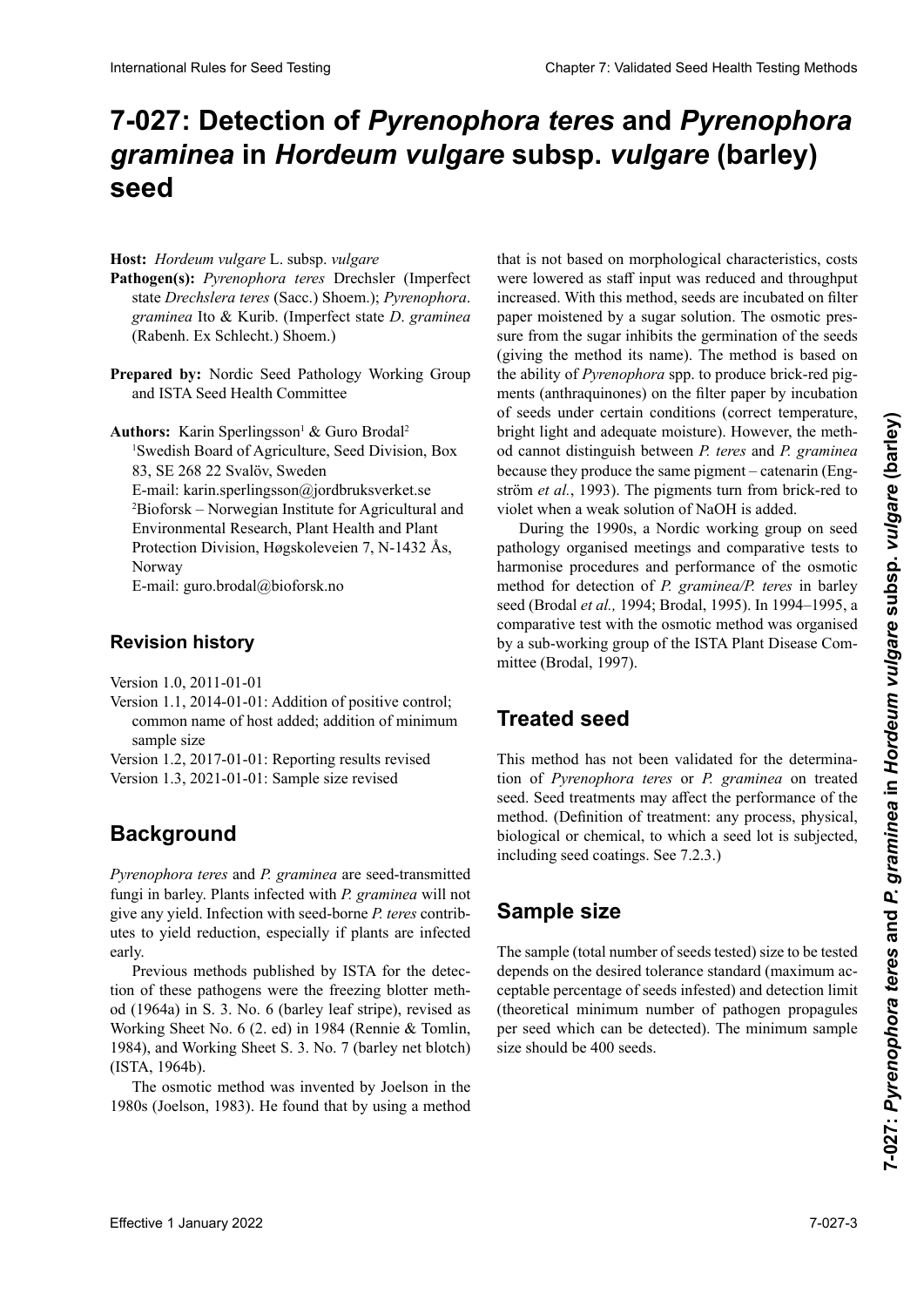# **Materiales Material MatérielMaterials**

- Reference material: infected seeds of Pyrenophora spp. with a known infection level
- Filter paper: Munktell Quality 1731, size 162 mm in diameter (for 50 seeds) or filter paper of a corresponding quality. For 100 seeds, a larger size is needed.
- Sugar: ordinary table sugar, as used for human **Consumption** consumption<br>**Plastic plates:** with transparent tightly-fitting tops
- 
- **1** % **NaOH:** the exact concentration is not critical
- **Impression tool:** equipment that can press 50 or 100 wells (indentations) of approximately 3 mm  $H = \frac{H}{2}$ moist filter paper<br>
Oven: capable of operating at  $90 \pm 5$  °C entscheiden.<br>Enderte werkelter noner **1 % NaOH :** la concentration exacte n'est pas critique wells (indentations) of approximately 3 mm depth in moist filter paper
- 
- $\frac{1}{2}$  m. Equal of properties at  $20-2$  mm defined the substantial definition of  $\frac{1}{2}$ ubator. dark phase and at  $26 \pm 2$  °C during the light phase **Troubator:** Capable of operating at  $22 \pm 2$ profondeur deur deutschen dans letzte dans letzte dans le papier de la papier de la papier de la papier de la papier de la papier de la papier de la papier de la papier de la papier de la papier de la papier de la papier **Incubator:** capable of operating at  $22 \pm 2$  °C during the development of  $26 \pm 2$  °C during the development of  $26 \pm 2$  °C during the development of  $26 \pm 2$  °C during the development of  $26 \pm 2$  °C during the developme
- **Inducateur lamp**: dayiight lamp capable of an indiffination of at least 4000 lux (CCP)  $\frac{1}{2}$   $\frac{1}{2}$   $\frac{1}{2}$   $\frac{1}{2}$   $\frac{1}{2}$   $\frac{1}{2}$   $\frac{1}{2}$   $\frac{1}{2}$   $\frac{1}{2}$   $\frac{1}{2}$   $\frac{1}{2}$   $\frac{1}{2}$   $\frac{1}{2}$   $\frac{1}{2}$   $\frac{1}{2}$   $\frac{1}{2}$   $\frac{1}{2}$   $\frac{1}{2}$   $\frac{1}{2}$   $\frac{1}{2}$   $\frac{1}{2}$   $\frac{1}{2}$  **prescent ramp.** daying the analytic der  $CSP$  $\frac{u_{\text{max}}}{2}$  and at  $20 \pm 2$  °C during the right phase **Fluorescent lamp:** daylight lamp capable of an illumi-

# **industrial menos 4000 lux (PCC)**

#### Pretreatment **Methoden Méthodes**Pretreatment

- and heat for 2 h in an oven at 90  $^{\circ}$ C to reduce the growth of saprophytes. growth of saprophytes. 1. Place the seeds in open trays or dishes in a thin layer
- Preparation of substrate
- 2. Quickly dip the filter paper in the sugar solution  $(170 \text{ g sugar per litre})$  and drain off surplus solution.
- 3. Punch 50 or 100 hollows in the filter paper.
- 3. Punch 50 or 100 hollows in the filter paper.<br>4. Put the punched filter paper in a plate with a tightfitting transparent lid.

Plating and incubation

- 5. The seeds are placed on the paper, one seed per well, by hand or by vacuum counter (if available)
- 6. Incubate samples for 7 days with alternating bright light (at least 4000 lux) for 16 hours at 26 ±2 °C and<br>darkness for 8 hours at 22 +2 °C darkness for 8 hours at  $22 \pm 2$  °C.
- 7. A control sample of seed with known infection must be incubated under the same conditions as the test samples or other suitable control. ras a 26 ±2 °C y períodos de oscuridad por 8 horas a 26 horas a 26 horas a 26 horas a 26 horas a 26 horas a 26 mit Lichtphase (mindestens 4000 Lux) für 16 h bei 26±2°C und Dunkelphase für 8 h bei 22 ±2 °C. 7. Un témoin constitué de semences contaminées de ni-

Examination

8. Remove the seeds and pour 1 % NaOH solution onto the filter paper. Approximately 15 ml is used for a paper with 50 wells, and double that amount for a paper with 100 wells. The brick-red pigment will impaper with 100 wells. The brick-red pigment will immediately change colour to violet. Count the violet-<br>coloured pigmented spots under a magnifying lamp.<br>Very faint spots (i.e. smaller spots with no distinct coloured pigmented spots under a magnifying lamp.<br>Very faint spots (i.e. smaller spots with no distinct Very faint spots (i.e. smaller spots with no distinct violet colour) should not be recorded (Figs. 1–3).<br>Compare with positive control (reference material).  $S_{\text{transfer}}$  with nositive control (reference material) (Figs. 1–3). Comparar con el control positivo (material Clearles 7: Validated Steel Health Testics based of Promotions 2. Summization ab Example 1. Summization control international about 1. Summization of European Steel Health Clearles Control international about 1.75 and 1. Change 7. Voltained Seat Health Forming Language is the multiplication of the case of a basebook first the control of the case of the control of the case of the case of the case of the case of the case of the case of the violet colour) should not be recorded (Figs. 1–3).<br>Compare with positive control (reference material).<br>**Aneral methods** Compare with positive control (reference material).

### مnaral m*e* **Allgemeine Methoden General methods**

- **Unecking tolerances:** Tolerances provide a means of assessing whether or not the variation in results within about the accuracy of the results. Suitable tolerances, about the accuracy of the results. Suitable toterances, which can be applied to most direct seed health tests, which can be applied to most uncer seed health tests, which can be applied to most direct seed health tests,<br>can be found in Table 5B Part 1 of Chapter 5 of the Can be found in Table 3B Part 1 of Chapter 3 of the<br>ISTA Rules, or Table G1 in Miles (1963). or between tests are sufficiently wide as to raise doubts **Checking tolerances:** Tolerances provide a means of as-
- aplicar directamente a la mayoría de los análisis de saporting results: The result of a seed health test should indicate the scientific name of the pathogen detected and the test method used. When reported on Determinations'. des Kapitels 5 der ISTA-Vorschriften, oder in Tabelle porting results: 1 an ISTA Certificate, results are entered under 'Other **porting results:** The result of a seed health test should indicate the scientific name of the pathogen Experimental this is the three paper in the sugare solution in the filter paper in the subsp.  $\frac{1}{2}$  **Effective 1 A**  $\frac{1}{2}$  **COV COV COV COV COV COV COV COV COV COV COV COV COV COV COV Reporting results:** The result of a seed health test

The report must indicate the number of seeds tested. In the case of a negative result (pathogen not detected), the results must be reported as 'not detected'. Sensulation Name Determinations.<br>The report must indicate the number of seeds tested.<br>In the case of a negative result (pathogen not detected),<br>the results must be reported as 'not detected'. The report must indicate the number of seeds tested.

In the case of a positive result, the report must indicate the percentage of infected seeds. cate the percentage of infected seeds.

## **Quality assurance**

This test should only be performed by persons who have been trained in the method or under direct supervision of **Solitone** who has. someone who has.

#### Este análisis sólo debe ser realizado por personal que haya **Critical control points (CCP)** werden, die entsprechende Erfahrungen bei der Identifika-Identifika-Identifika-Identifika-Identifika-Identifikasupervision directe de personnes qui l'ont été.

It is essential that the lamps provide at  $\log A$ 000 lux re is essential that the tamp It is essential that the lamps provide at  $\log A_{000}$  by It is essential that the lamps provide at least 4000 lux.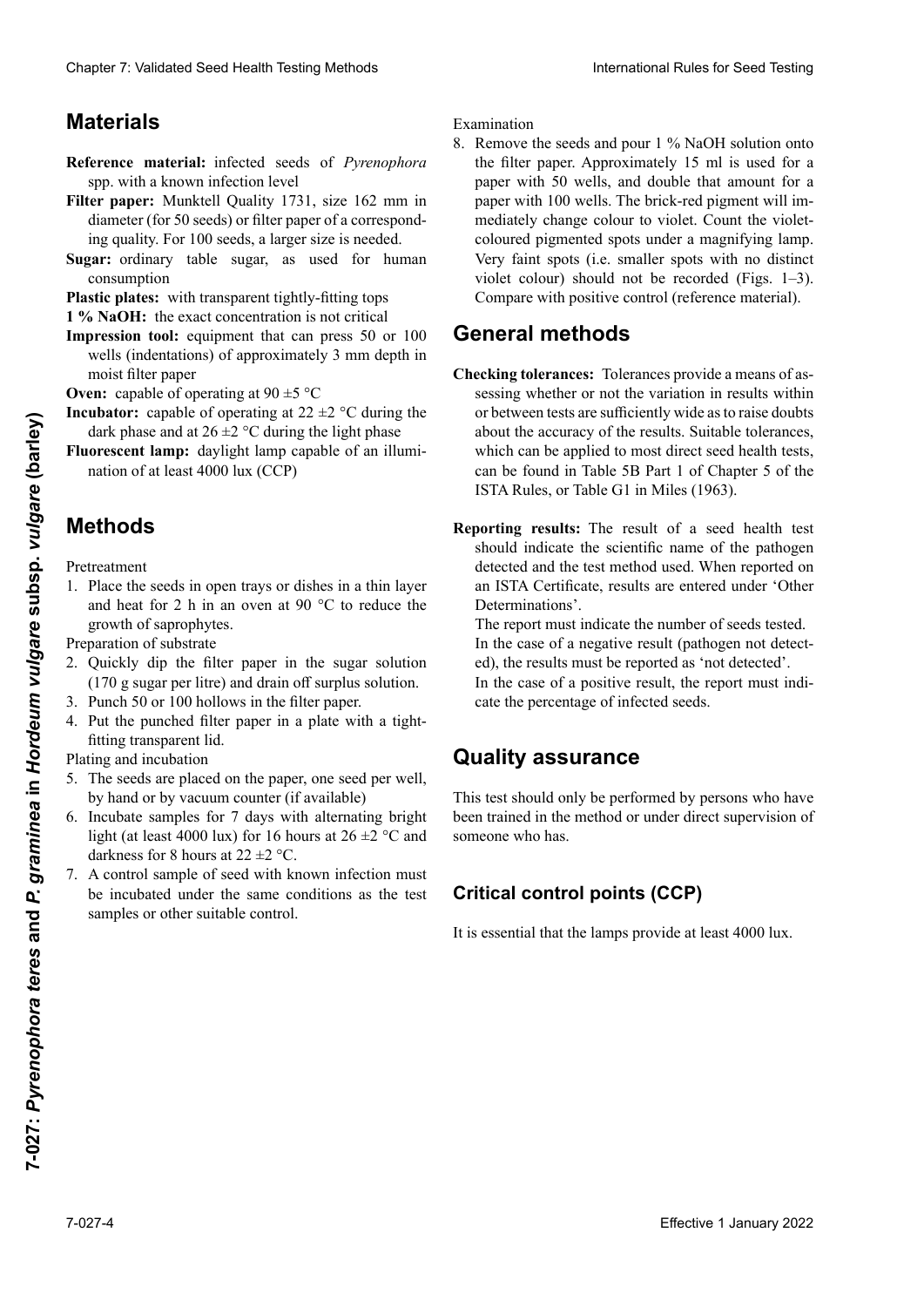

**Figure 1.** A dish after seed incubation.

**Figure 2.** A dish after removal of incubated seeds, before addition of NaOH solution.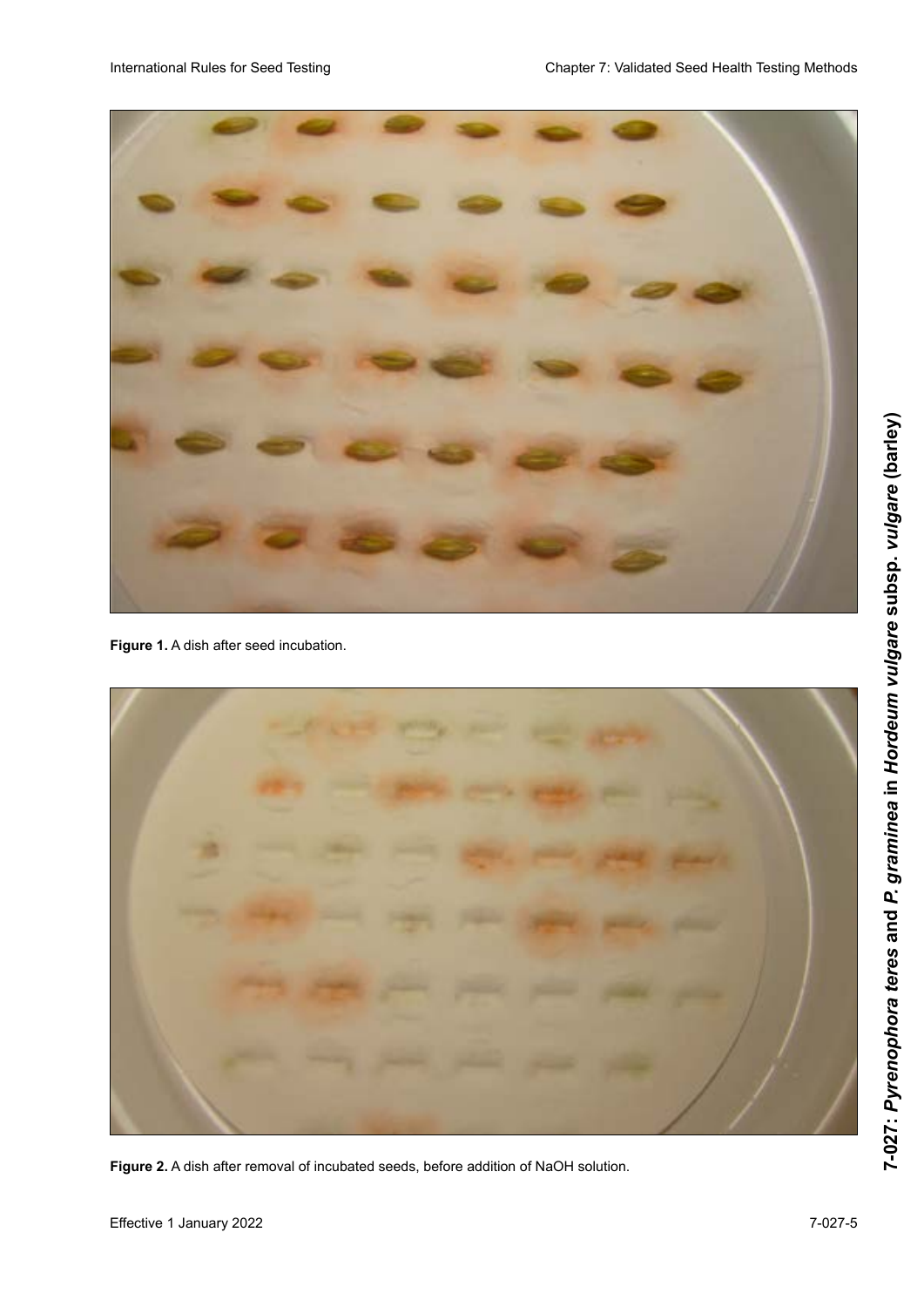

**Figure 3.** Enlargement of spots visible on the blotters after addition of NaOH solution. Faint spots not to be recorded (above) and normal spots to be recorded (below). And a state of the state of a state of a state of a

# **Medio y soluciones Medien und Lösungen Milieux et solutions Media and solutions**

### $\boldsymbol{\mathsf{S}}$ ugar solution

Dissolve 170 gof table sugar (sucrose) in 1 1 deionised<br>or tap water. Distilled water is not suitable, due to some or tap water. Distilled water is not suitable, due to some hydrolysis of the sugar, which leads to acidification.

The sugar solution should not be stored for more than one week, and the temperature during storage should not<br>exceed 25  $^{\circ}$ C. If there is any suspicion of growth of mi-<br>croorganisms, the sugar solution must not be used exceed 25 °C. If there is any suspicion of growth of mi- $\alpha$   $\alpha$   $\alpha$   $\alpha$   $\alpha$   $\beta$   $\alpha$   $\beta$  are contributed to  $\alpha$  and  $\alpha$  are contributed to contrary a contrary and  $\alpha$ miento de microorganismos, la solución de azúcar no debe  $\frac{1}{1}$  croorganisms the sugar solution must not be used roorganismen gegeben sein, darf die Zuckerlösung nicht verwendet werden. croorganisms, the sugar solution must not be used.

## **Hidróxido de sodio Natriumhydroxid Hydroxide de sodium Sodium hydroxide**

Dissolve 10 gNaOH pellets in 11 of tap water.